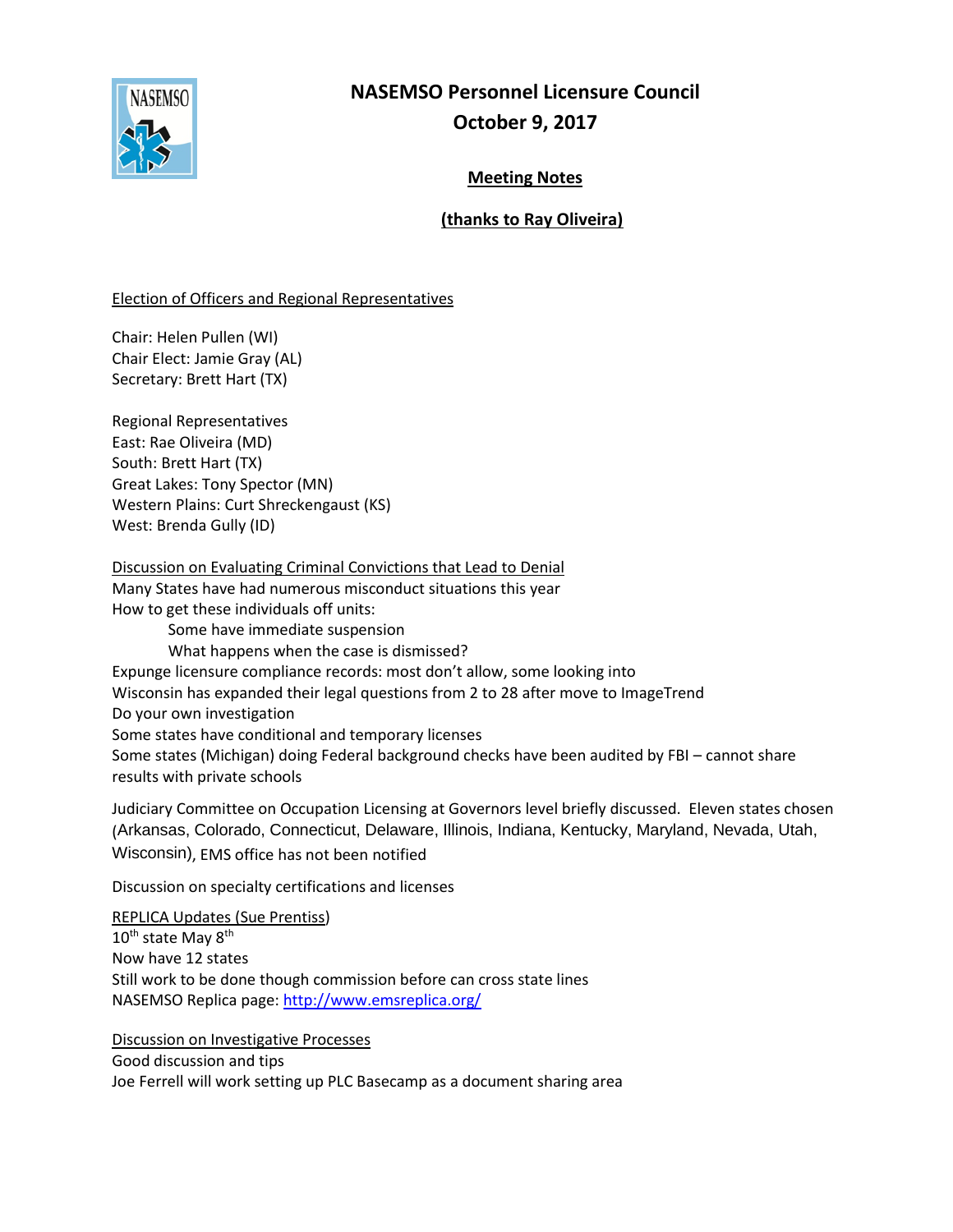Lunch Sponsored by the NREMT Debbi Cason Board of Directors chair Bob Swor Board of Directors chair elect

Drew Dawson, Interim Director Increased customer focus & outreach Deadline Monday 10/16 to apply for Exe Dir position

Donnie Woodyard, Chief Information Officer Recert 2.0 video on website -Professional transcript -Now affiliate with multiple agencies -CAPSE integration underway

Jeremy Miller, Chief Certification Officer -Changes to Mark King initiative - vast majority of States now use NCCP -content changes every 5 years - 3 models are utilized now: Traditional, 2012 NCCP 2016 NCCP

Mark Terry, Senior Director of Operations -PATT shortening to 10 days, pilot Fall 2017 - [www.volunteer.nremt.org](http://www.volunteer.nremt.org/)

### NREMT Update

Fitness to Practice

- Currently a Criminal conviction self-reporting model
- Board of Directors has asked for a reevaluation
- What are States doing? Self-report vs full investigation
- Should the NREMT even do this
	- o Another layer of safety
- Inability to test with the NREMT based on criminal
	- o More communication with the state
	- o Ability for Assessment exam
- How does Replica play in?
- What kind of timeline for implementation of changes

#### Military transition issues

- Look to NASEMSO documents on website
- Lots of types of "Medics" and "Corpsmen"
- Ability to reinstate with NREMT
- Navy recognized as their own state
- Ongoing conversation for military testing at AEMT level

#### International

- What international states/education programs does NREMT recognize now?
- EMS Education programs do the legwork and validate the international training
- NREMT requires a letter from the State of sponsorship